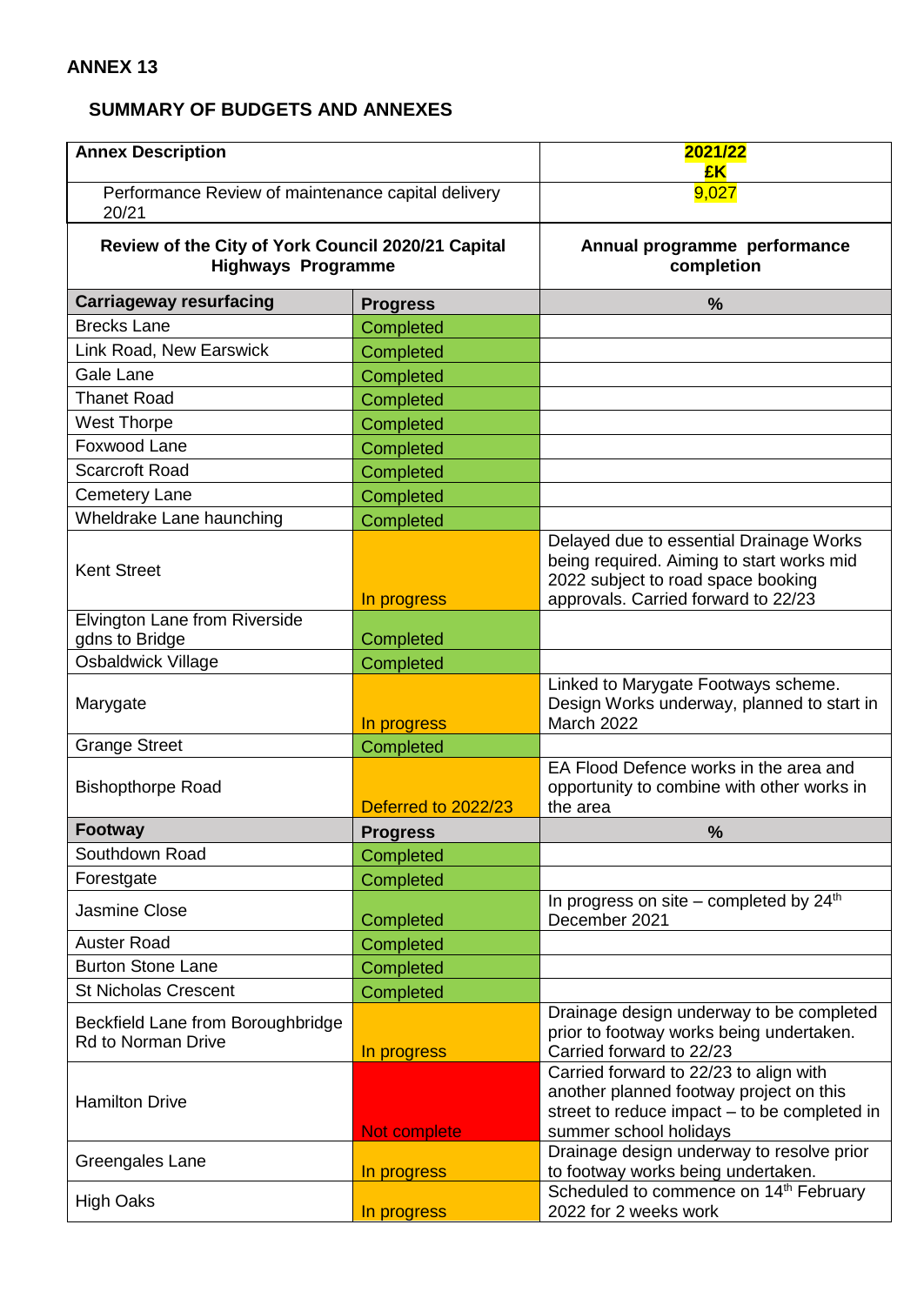| Colliergate                                              | In progress     | Scheduled to commence on 3rd January<br>2022                                                       |
|----------------------------------------------------------|-----------------|----------------------------------------------------------------------------------------------------|
| <b>Church Street</b>                                     | In progress     | Scheduled to commence on 3rd January<br>2022                                                       |
| <b>Hyrst Grove</b>                                       | Completed       |                                                                                                    |
| <b>Melbourne Street</b>                                  | Completed       |                                                                                                    |
| Lendal                                                   | Not complete    | Carried forward to 22/23 to reduce impact<br>on city centre                                        |
| <b>East Mount Road</b>                                   | In progress     | Scheduled to commence on 7 <sup>th</sup> February<br>2022                                          |
| Coppergate from 3 Tuns to Low<br>Ousegate                | Not complete    | Carried forward to 22/23 to reduce impact<br>on city centre                                        |
| <b>Blake Street</b>                                      | Not complete    | Carried forward to 22/23 to reduce impact<br>on city centre                                        |
| Marygate                                                 | In progress     | Linked to Marygate Carriageway scheme.<br>Design Works underway, planned to start in<br>March 2022 |
| <b>Pre-patching and Surface</b><br><b>Dressing</b>       | <b>Progress</b> | %                                                                                                  |
| Towthorpe Moor Lane from<br>Strensall Road to waste site | In progress     | Most work complete, Scheme to be<br>completed 22/23                                                |
| A1079, Hull Road, Dual<br><b>Carriageway Section</b>     | In progress     | Drainage issues to resolve, scheme to be<br>completed 22/23                                        |
| Holtby lane                                              | In progress     | Most work complete, Scheme to be<br>completed 22/23                                                |
| <b>Large Patching</b>                                    | <b>Progress</b> | %                                                                                                  |
| Kestrel Wood Way                                         | Completed       |                                                                                                    |
| Penine Close                                             | Completed       |                                                                                                    |
| <b>Eastholme Drive</b>                                   | Completed       |                                                                                                    |
| Haxby Road, from 171-181<br>(Hambleton Terrace)          | Completed       |                                                                                                    |
| <b>Highcliffe Court</b>                                  | Completed       |                                                                                                    |
| <b>Bradley Lane</b>                                      | Completed       |                                                                                                    |
| Main Street, Copmanthorpe                                | Completed       |                                                                                                    |
| Askham Lane, A1237                                       | Completed       |                                                                                                    |
| Atterwith Lane, Hessay                                   | Completed       |                                                                                                    |
| The Green, Acomb                                         | Completed       |                                                                                                    |
| Greengales Lane                                          | Completed       |                                                                                                    |
| <b>Straylands Grove</b>                                  | Completed       |                                                                                                    |
| Micklegate / Skeldergate TSAR                            | Completed       |                                                                                                    |
| Wheldrake Lane, Golf Course                              | Completed       |                                                                                                    |
| <b>St Oswalds Road</b>                                   | Completed       |                                                                                                    |
| Elvington Lane, Clockhouse Bend                          | Completed       |                                                                                                    |
| Lendal                                                   | Completed       |                                                                                                    |
| <b>Micro Patching</b>                                    | <b>Progress</b> | %                                                                                                  |
| Lowick                                                   | Completed       |                                                                                                    |
| <b>Troutbeck</b>                                         | Completed       |                                                                                                    |
| <b>Woodthorpe School Entrance</b>                        | Completed       |                                                                                                    |
| Overdale                                                 | Completed       |                                                                                                    |
| Glenridding                                              | Completed       |                                                                                                    |
| Windermere                                               | Completed       |                                                                                                    |
| <b>Brambledene</b>                                       | Completed       |                                                                                                    |